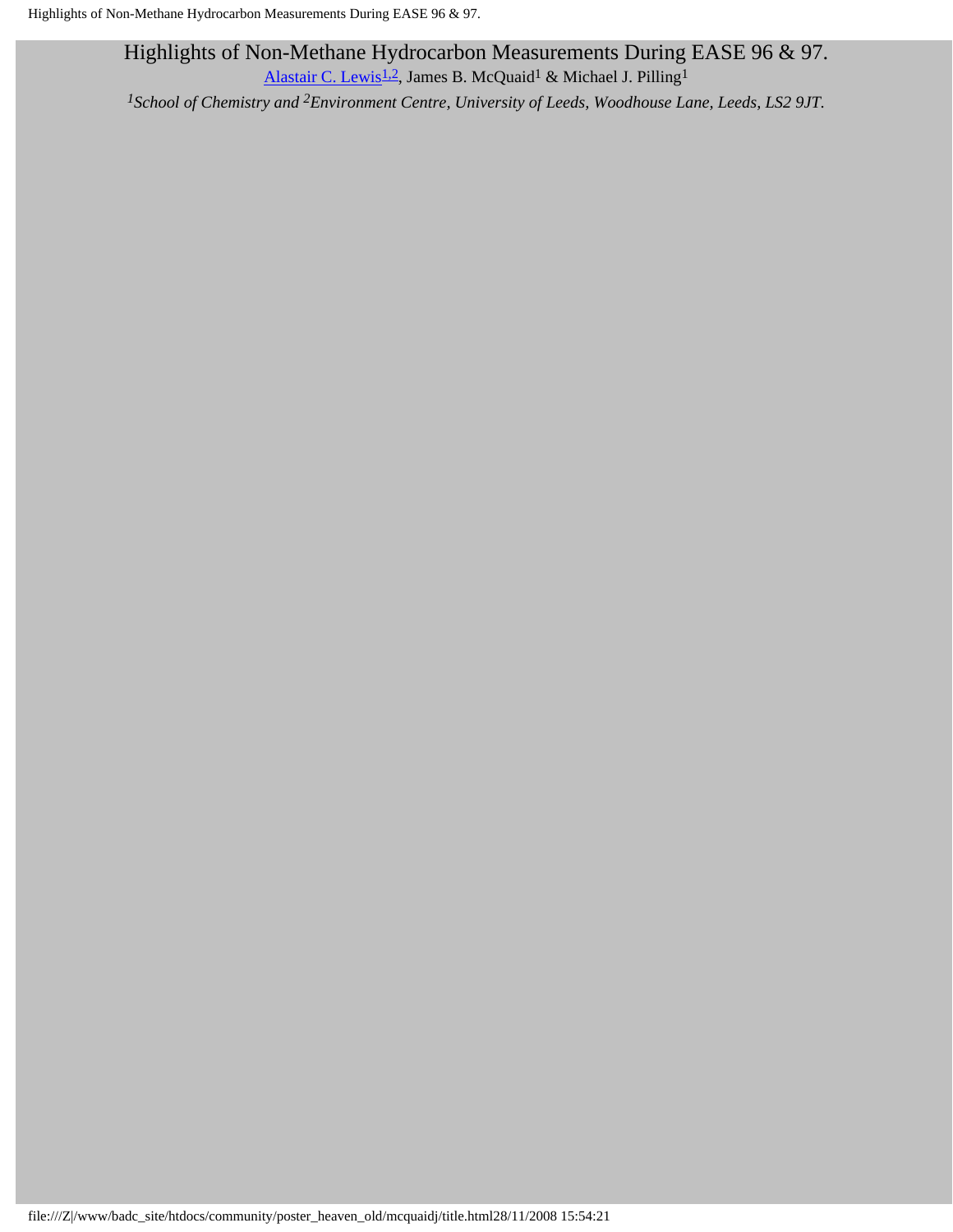## **Introduction**

The role played by non-methane hydrocarbons (NMHC) in the atmosphere is now well established as central to the processes controlling the production and destruction of tropospheric ozone. An *in situ* PTV-GC-FID system was deployed at Mace Head during the ACSOE EASE 96 and 97 field campaigns. The instrument produced hourly data for a range of light molecular weight hydrocarbons (ethane - toluene) plus dimethyl sulphide (DMS) with detection limits approaching 1 part per trillion. Over 1200 discrete samples were automatically analysed during the two campaigns. NMHC data have been used to constrain the Leeds Box Model (LBM) simulations of boundary radical chemistry.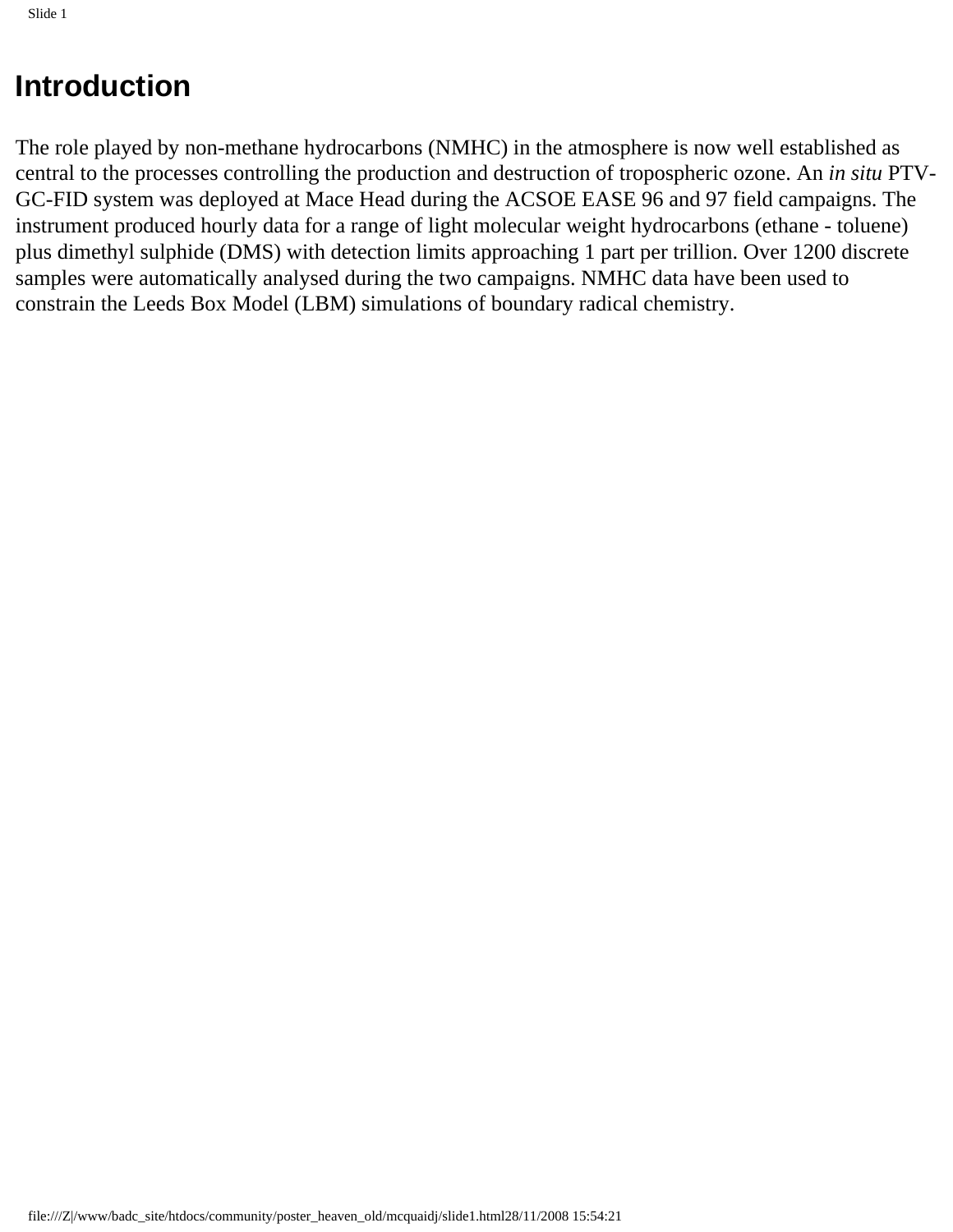Figure 1 shows a section of a typical chromatogram obtained in 'clean' marine air and the PTV-GC assembly. The lower GC trace shows raw signal from FID, the upper, the results from unique digital signal processing electronics applied for the first time in GC atmospheric measurements as part of this project.



Figure 1. Typical Chromatogram In Westerly Air (select the image to enlarge)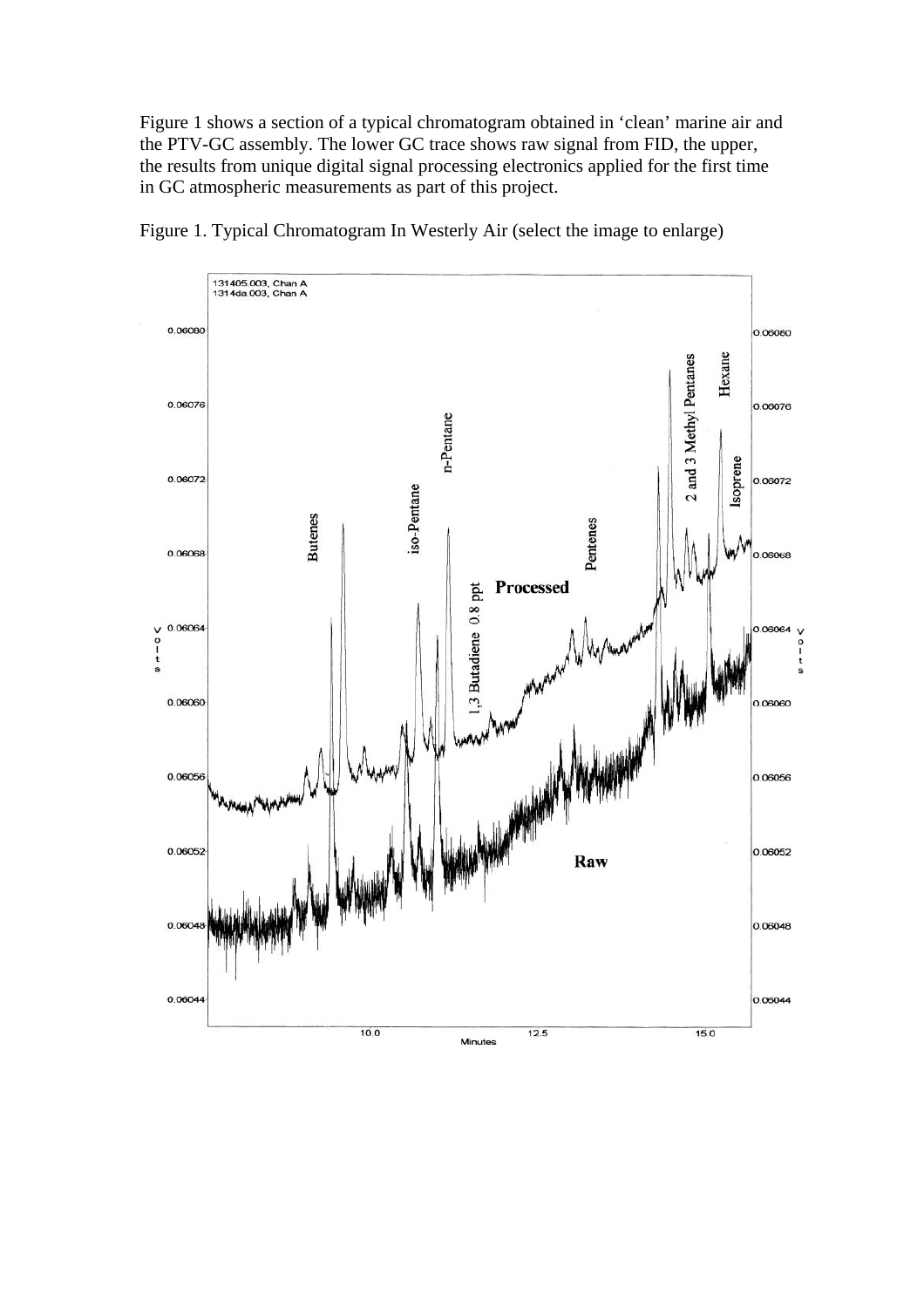Peltier Cooled PTV injector developed specifically for continuous cryogen free NMHC measurements as part of this project (select the image to enlarge)

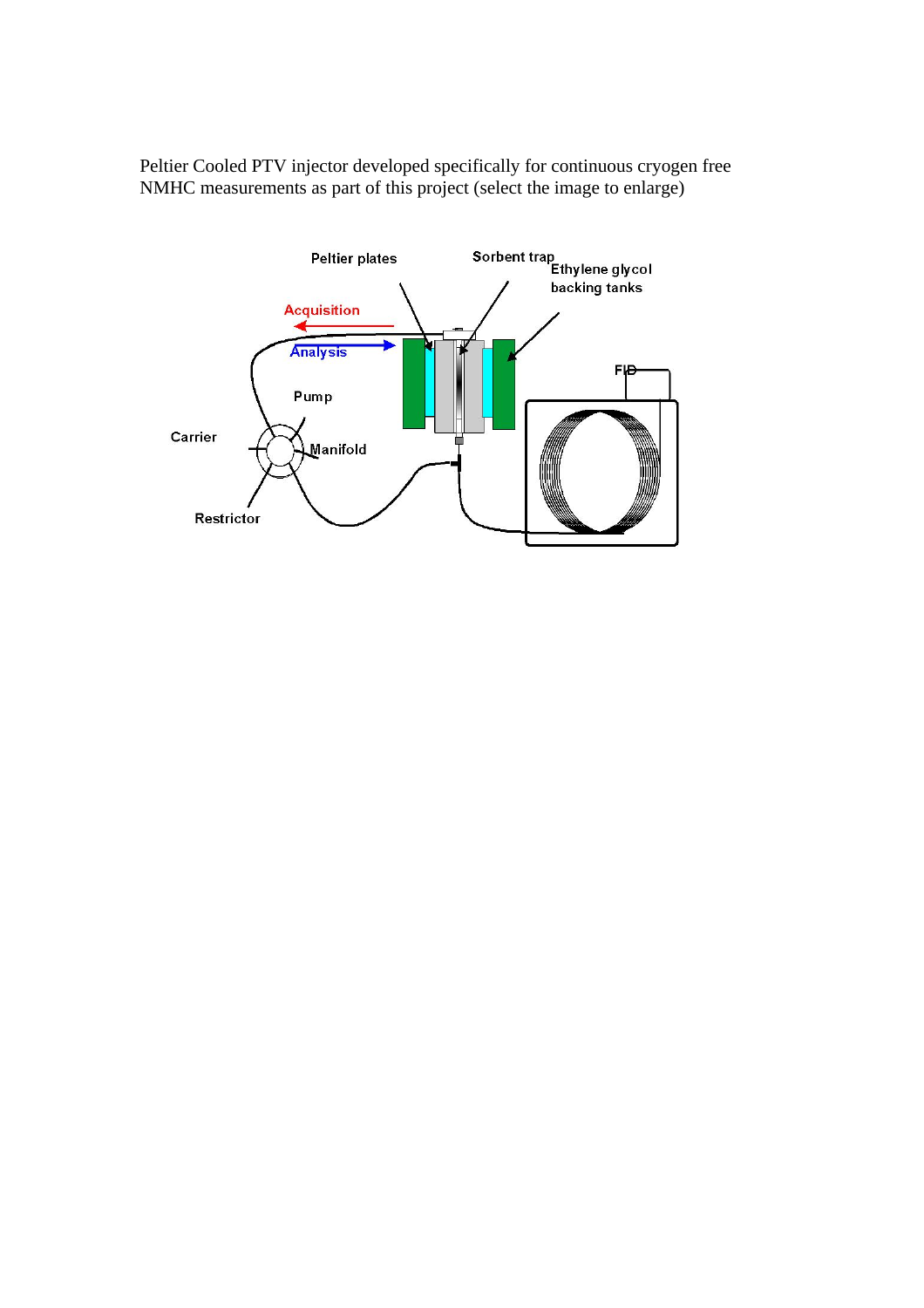Strong diurnal cycles of some alkenes in marine air were observed during EASE 97, these can clearly be seen in Figure 2. The relatively short atmospheric lifetimes of these compounds (<12 hrs) indicates that the source region must lie within ~300 km of the site. The production of hydrocarbons by photochemical degradation of dissolved organic carbon has been recently reported from laboratory studies and these measurements support this mechanism. Alkenes from oceanic sources may therefore play an important role in tropospheric ozone production in the background atmosphere of the Northern Hemisphere.

Figure 2. Diurnal Cycles In Alkenes Observed In Clean Atlantic Air Select the image to enlarge

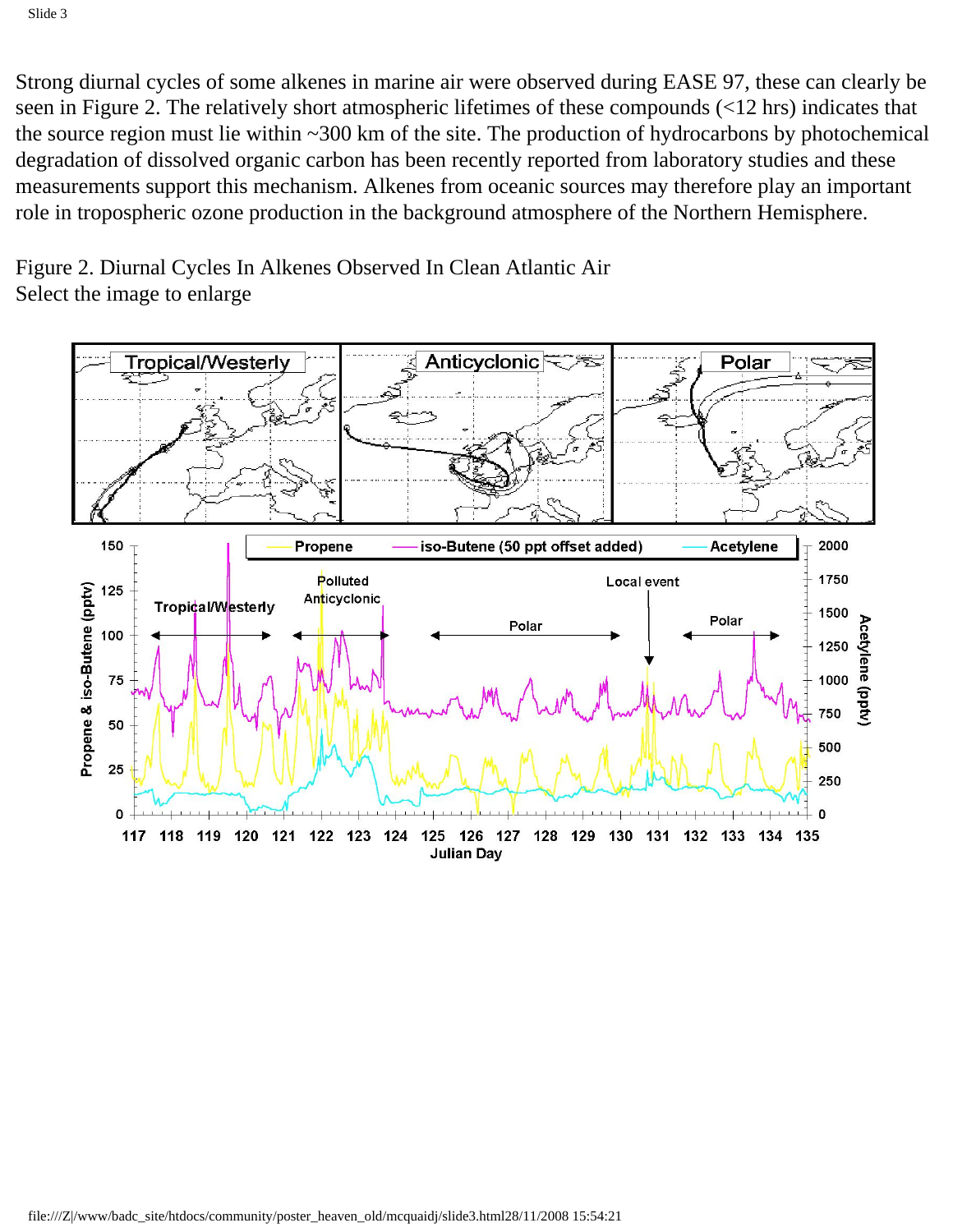The combination of NMHC data and back trajectory analysis allows for high resolution air mass classifications to be obtained. Figures  $3 \& 4$  show the wide variety of different air mass types observed during the EASE 96  $&$  97 campaigns when classified using wind field back trajectories and NMHC abundance. Different species show clearly differing source regions, highlighted by plots of alkanes, DMS and isoprene with respect to time. During EASE 96 a strong covariance between DMS and CH3I was observed and has been reported in Bassford et al 1999.



(Select the image to enlarge)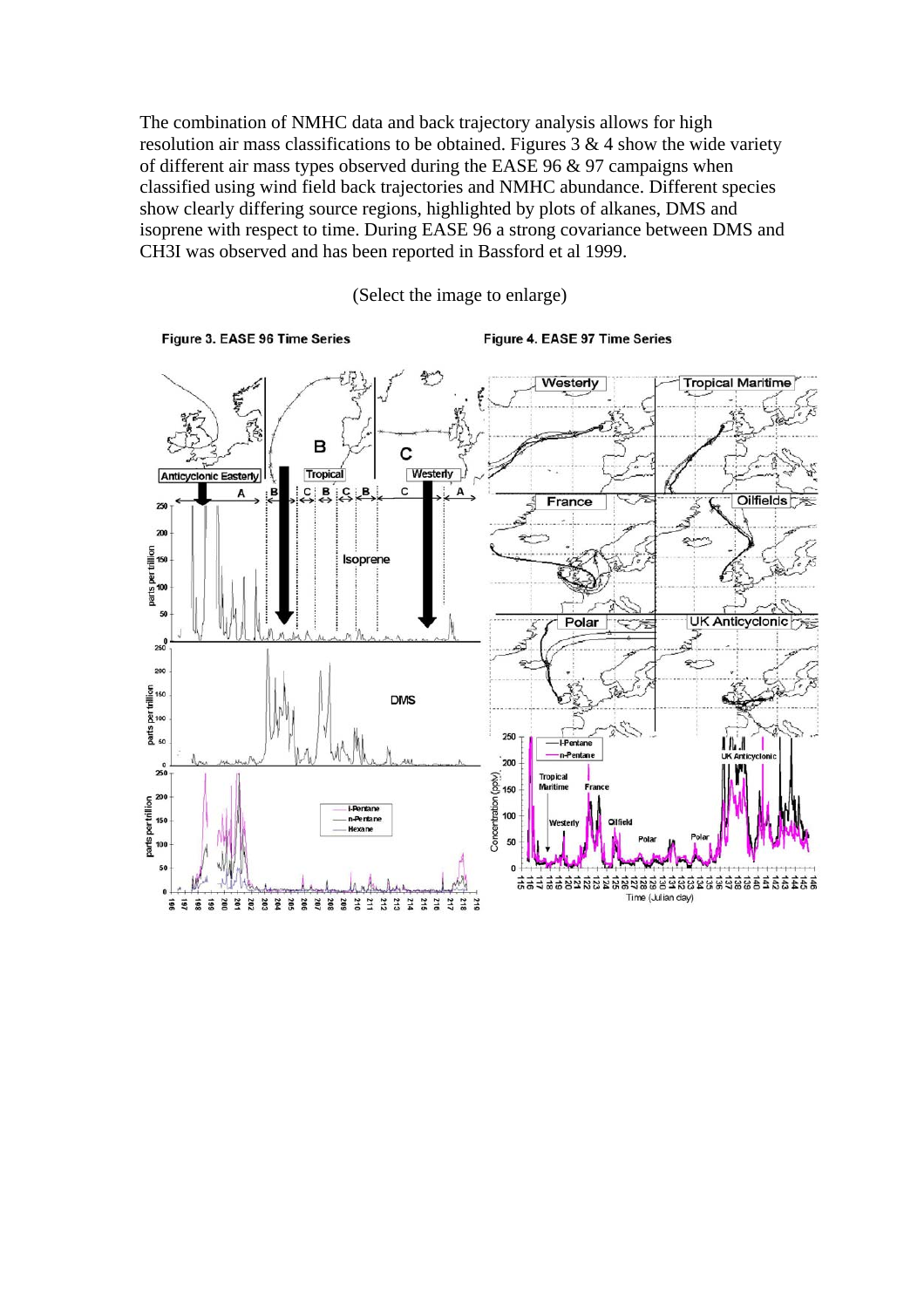The changes in ratio between a pair of hydrocarbon species is commonly used as an indicator of the extent of photochemical processing between source region and monitoring location. For example 'new' anthropogenic pollution contains considerably higher levels of toluene than benzene (~4:1) a result of emission profiles at source. The reaction with the hydroxyl radical is the major loss process of both species, and toluene reacts considerably faster  $({\sim x4})$  than benzene. Hence, as the time since emission into the air mass increases, the ratio of the two species decreases - a result of photochemical action. Dispersion and dilution processes also occurring during transport affect both species equally, having no impact on the change in ratios observed. Figure 5 shows benzene and toluene ratios observed in different air masses during the EASE 97 campaign.

Figure 5. Variation In Benzene / Toluene Ratios As Function Of Airmass Age. (Select the image to enlarge)

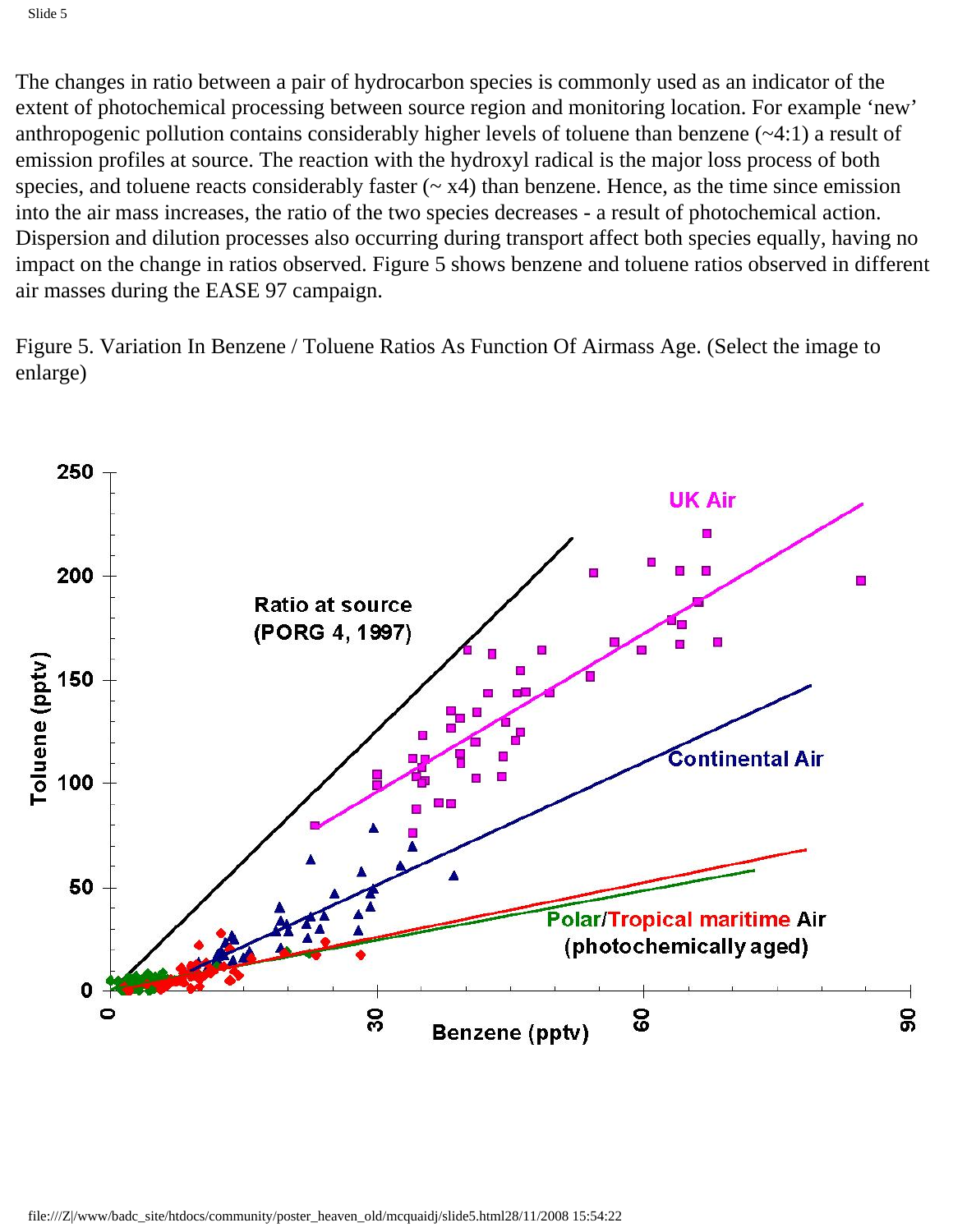Continuous measurements at the Mace Head Observatory in Westerly and South Westerly airflow, in conjunction with more recent studies at Cape Grim, Tasmania, has allowed for a comparison between Northern and Southern Hemisphere background hydrocarbon values. Table 1 demonstrates the significantly higher levels of most alkane species in Northern Hemisphere Atlantic background air.

| Ethane |       | Propane |       | $Iso$ -butane |      | $n$ -Butane |      | <i>Iso-Pentane</i> |     | $n$ -Pentane |      | Hexane |      |
|--------|-------|---------|-------|---------------|------|-------------|------|--------------------|-----|--------------|------|--------|------|
| CG     | MН    | CG      | MН    | CG            | MН   | CG          | MН   | CG                 | MН  | CG           | MН   | CG     | MН   |
| 142.05 | 557.9 | 8.80    | 27.3  | 5.6           | 5.4  | 3.15        | 11.2 | 2.28               | 2.9 | 3.19         | 7.3  | 1.69   | 6.5  |
| 11.92  | 130.1 | 1.74    | 12.32 | 0.87          | 2.1  | 1.54        | 6.7  | 0.50               | 2.1 | 0.62         | 4.1  | 1.42   | 5.9  |
| 8.39   | 23.3  | 19.8    | 45.1  | 27.5          | 38.8 | 27.35       | 59.8 | 22.19              | 138 | 19.56        | 56.1 | 84.12  | 90.8 |

Table 1. Comparison Of Northern And Southern Hemisphere Background NMHCs (Select the table to enlarge)

\*CG - Cape Grim, MH - Mace Head.

CG: Number of samples: 149.

MH: Number of samples: <200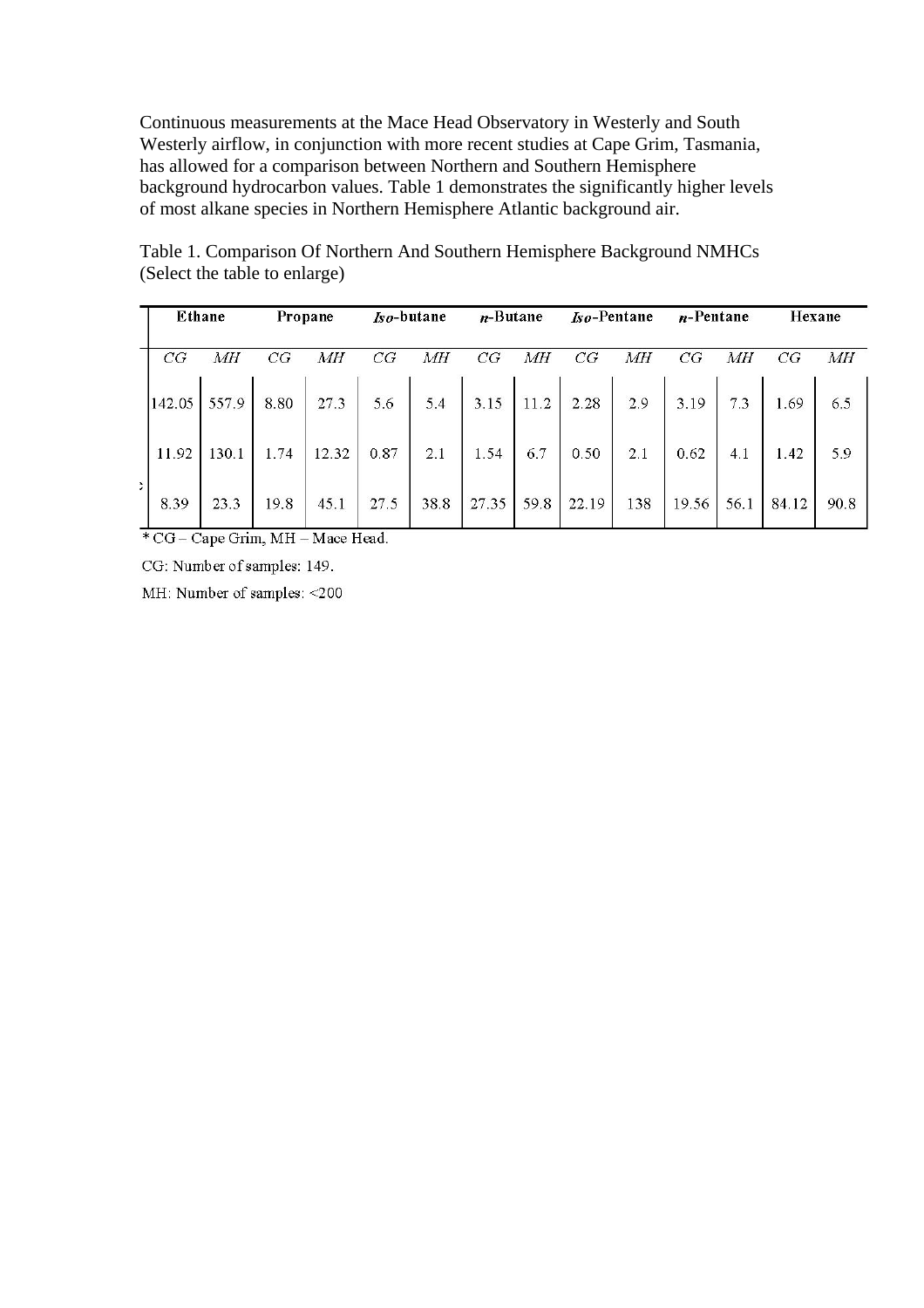The measurements show that very significant inter-hemispheric differences exist in the background boundary layer concentrations of all alkanes measured with the exception of iso pentane and iso butane. Most striking is the differences observed in C2 and C3 alkanes where concentrations in background Northern Hemisphere boundary layer air are up to a factor of 4 higher than in those measured over the Southern Ocean. The two alkanes that differ from the trend of elevated concentrations in Northern Hemisphere background air, are those of *iso* butane and *iso* pentane. Whilst both species have been seen previously to have oceanic sources, they are predominantly released from anthropogenic sources. A possible explanation for the low branched chain isomer concentrations may lie in the significantly higher abundance of NO3 radical in the Northern Hemisphere background when compared to the boundary layer of the Southern Ocean. However individual case studies of *iso/n* ratio variability using back trajectory analysis often produce unrealistic simulations of nitrate radical concentrations, and considerable further long term study is required to explain the deviations found in these branched chain hydrocarbons.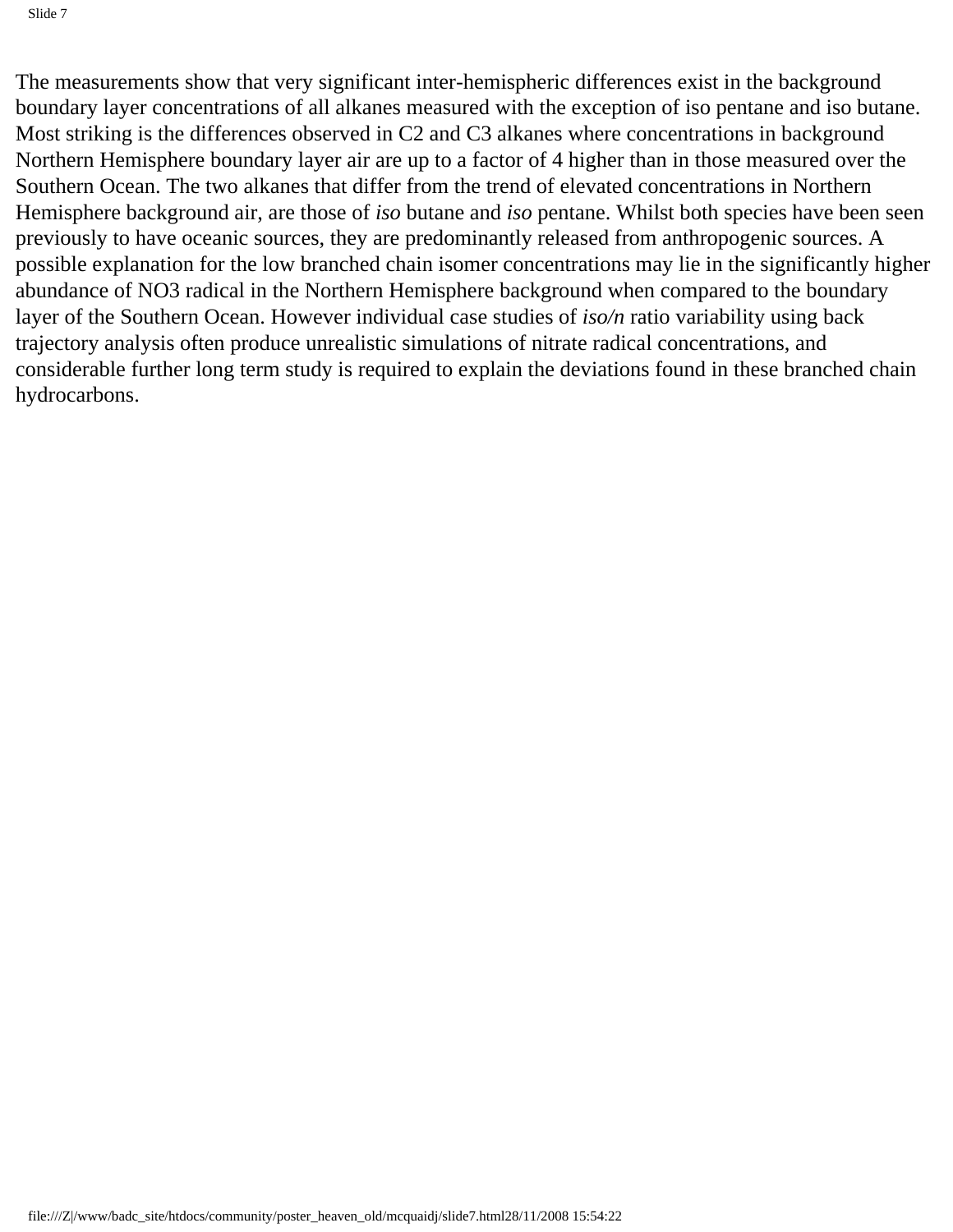The value of long term continuous NMHC measurements has been demonstrated during the ACSOE Mace Head projects. High temporal resolution from in situ measurements allows for accurate airmass classification subsequently yielding valuable information on emission sources and chemical processing within an airmass. In the maritime air of the North Atlantic it is clear that trace levels of NMHCs may play a central role controlling *in situ* ozone production, a combination of long range transport of anthropogenic pollution including odd nitrogen species and oceanic emissions. The variations in NMHC abundance are a key input in constraining computational models of tropospheric processes used to simulate radical chemistry.